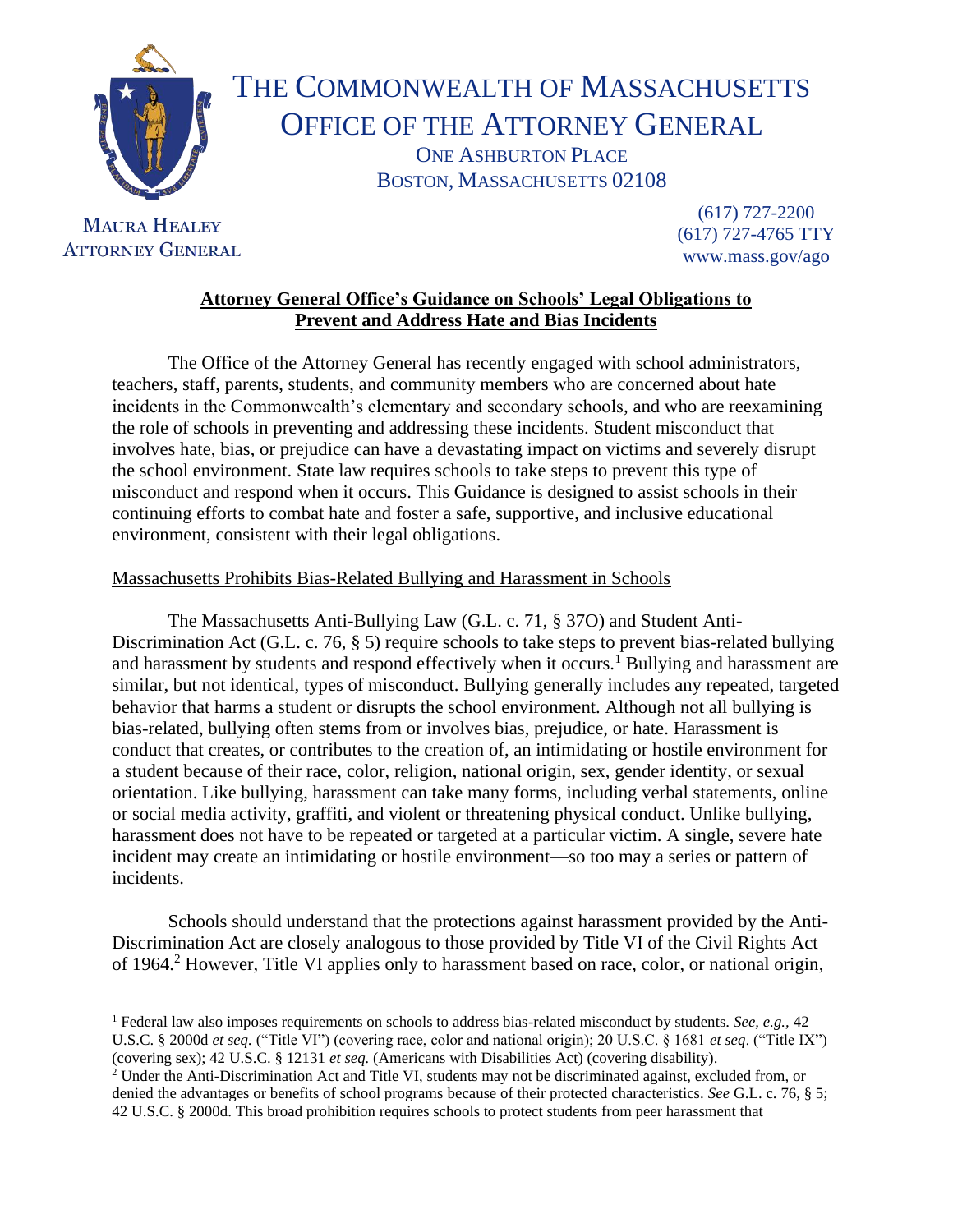whereas the Anti-Discrimination Act extends the same protections to cover religion, sex, gender identity, and sexual orientation. While schools' responsibilities under Massachusetts law are independent of federal law, school officials may use longstanding federal guidance applying Title VI as a complementary resource that addresses many of their obligations under the Anti-Discrimination Act.<sup>3</sup>

#### Schools Must Respond to Hate and Bias Incidents Involving Students

Schools must take prompt and effective action to address hate incidents involving students. When a school receives notice of an alleged hate incident, it has a legal responsibility to investigate and to respond to any bullying or harassment that is found to have occurred. Because hate incidents may involve bullying, harassment, or both bullying and harassment, schools must ensure that their response complies with both the Anti-Bullying Law and the Anti-Discrimination Act. Moreover, even if a school determines that a hate incident does not rise to the level of bullying or harassment, it should still address behavior that violates its code of conduct or other disciplinary rules. Among other issues, a school may violate the Anti-Discrimination Act if it fails to address misconduct and that misconduct continues and eventually creates or contributes to an intimidating or hostile environment.

The legal obligations imposed by the Anti-Bullying Law and the Anti-Discrimination Act are not limited by the physical boundaries of the school campus. Schools are responsible for addressing incidents that occur at school or school-related events, including activity on school buses to and from school or school-related events. <sup>4</sup> Schools are also responsible for addressing "off-campus" bullying or harassment that has a serious carry-over effect on the victim at school.<sup>5</sup>

If a school determines that an incident involves bullying, it must take steps to stop the bullying behavior, protect the victim, and restore their sense of safety at school. Schools must have specific plans in place to deal with bullying that targets a student based on their race, color,

unreasonably interferes with their education—that is, harassment that creates an intimidating or hostile school environment. *See* 603 CMR §§ 26.07(2) and 26.08 (schools must take steps to prevent harassment and respond when it occurs); see also United States Department of Education, ["Dear Colleague Letter: Harassment and Bullying"](https://www2.ed.gov/about/offices/list/ocr/letters/colleague-201010.html) (discussing legal obligations to address harassment under Title VI and other federal laws); United States Department of Education, ["Race and National Origin Discrimination: Frequently Asked Questions.](https://www2.ed.gov/about/offices/list/ocr/frontpage/faq/race-origin.html)"

<sup>&</sup>lt;sup>3</sup> Courts generally look to interpretations of federal statutes when applying similar state statutes, and protections against harassment and hostile environment discrimination are generally as extensive or more extensive under Massachusetts civil rights law as under federal law. *See, e.g.*, *College-Town*, *v. Mass. Com'n Against Disc.*, 400 Mass. 156, 163-64 (1987); *see also* ["Dear Colleague Letter: Harassment and Bullying"](https://www2.ed.gov/about/offices/list/ocr/letters/colleague-201010.html) (acknowledging that state laws may provide "additional civil rights protections" for students).

<sup>&</sup>lt;sup>4</sup> An incident that occurs during remote learning, or on a remote learning platform, should generally be treated as occurring in school or at a school-related event. Further, schools must be aware that incidents that involve social media, texting, or other online activity may qualify as in-school incidents even if some of the activity originates outside of school during non-school hours. Because of its pervasive presence in students' lives, social media activity, in particular, may contribute to in-school bullying or harassment regardless of when or where it originally occurs.

<sup>5</sup> Specifically, schools must address off-campus bullying and harassment that create or contribute to a hostile environment at school—as well as off-campus bullying that infringes on a victim's rights or causes a substantial disruption at school. *See, e.g.,* G.L. c. 71, § 37O(b).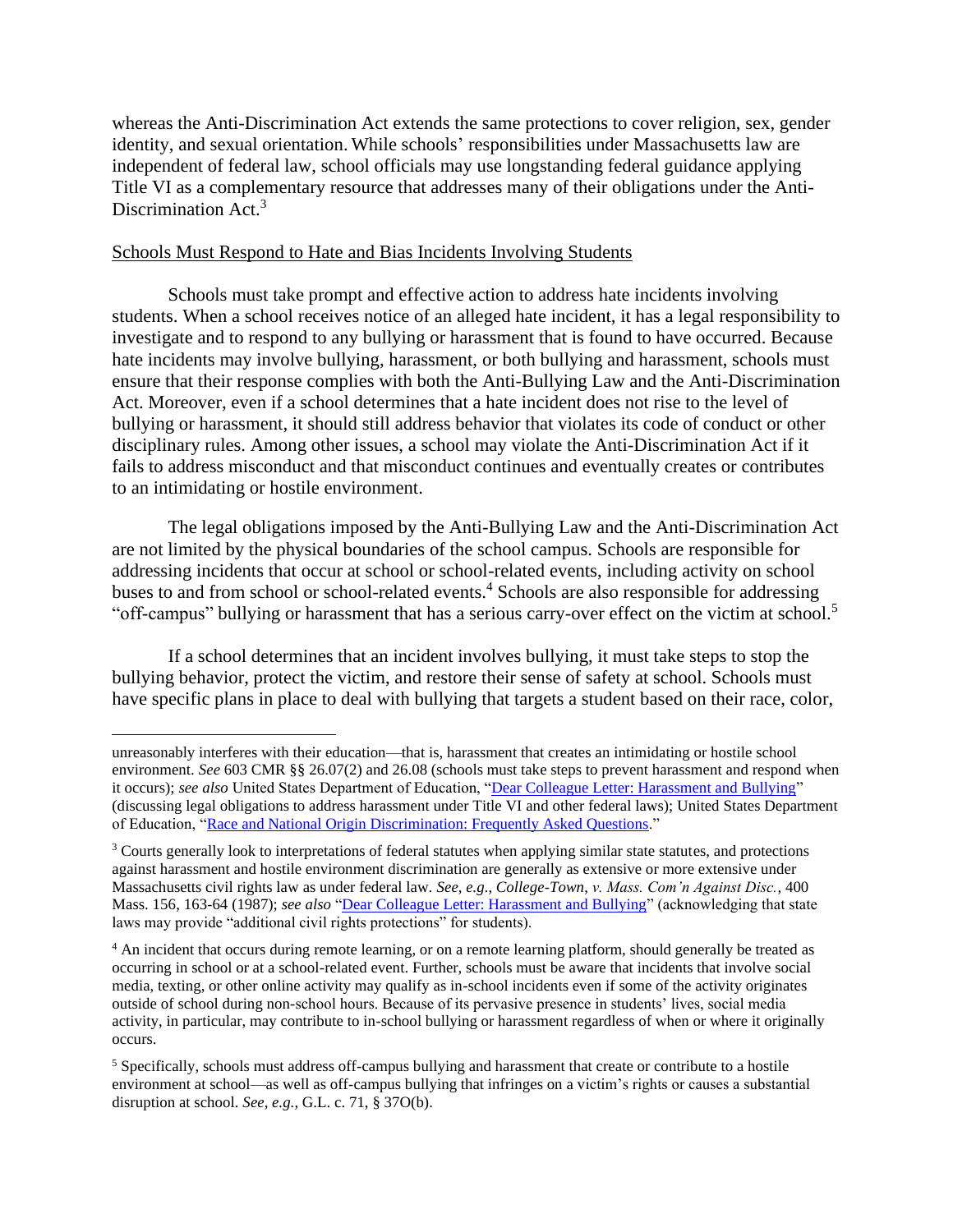religion, national origin, sex, gender identity, sexual orientation, or disability, among other characteristics.<sup>6</sup> The Department of Elementary and Secondary Education (DESE) offers [comprehensive guidance](http://www.doe.mass.edu/sfs/bullying/) concerning schools' responsibilities under the Anti-Bullying Law.

Schools must also evaluate whether a hate incident has created or contributed to an intimidating or hostile school environment.<sup>7</sup> Some misconduct that does not qualify as bullying—for example, because it is not repeated—may still qualify as harassment that creates or contributes to an intimidating or hostile environment. Further, some misconduct that qualifies as bullying may also trigger responsibilities under the Anti-Discrimination Act. And a school's responsibilities under the Anti-Discrimination Act may differ from its obligations under the Anti-Bullying Law. As such, a school that labels an incident as "bullying," and limits its response accordingly, may fail to identify or properly address violations of students' civil rights.

When a school receives notice of an incident that may involve harassment, it must conduct a prompt and impartial investigation that is sufficiently thorough to determine whether an intimidating or hostile environment exists for any affected student.<sup>8</sup> A school may receive notice that harassment is occurring in any number of ways. For example, harassing conduct may be reported to an administrator, may be witnessed by a teacher, or may be so open and notorious as to place the school on notice that it is occurring. A student does not need to report that they are being harassed, identify the conduct at issue as "harassment," or request that the school intervene in order to be protected by the Anti-Discrimination Act.<sup>9</sup> If a school determines that harassment has occurred, it must take appropriate remedial action to end the harassment, prevent it from recurring, and eliminate the intimidating or hostile environment. Depending on the severity of the situation, a school may need to undertake systemic changes, including altering relevant policies and procedures and implementing training and educational programs, to effectively respond to an intimidating or hostile environment.

Schools must take a balanced approach to imposing discipline when responding to hate incidents. On the one hand, an inadequate disciplinary response can encourage bias-related misconduct and contribute to the creation of, or exacerbate, an intimidating or hostile

<sup>6</sup> *See* G.L. c 71, § 37O(d)(3).

 $<sup>7</sup>$  Harassment creates an intimidating or hostile school environment when it is sufficiently severe or pervasive to</sup> unreasonably interfere with a student's educational performance or ability to participate in, or benefit from, school programs, activities, and services.

<sup>8</sup> Upon receiving notice of a hate incident, schools should also consider whether the alleged incident is serious enough (e.g., a hate crime) to necessitate outreach to law enforcement. The model Memorandum of Understanding [for School Resource Officers,](https://www.mass.gov/service-details/learn-about-the-model-memorandum-of-understanding-for-schools-and-police) released by the Office of the Attorney General, the Department of Elementary and Secondary Education, and the Executive Office of Public Safety and Security, offers guidelines for involvement of and information sharing with law enforcement. The Office reminds schools that, under state law, they must not involve law enforcement in traditional school discipline issues, and they should only make law enforcement referrals where the incident rises to the level of criminal conduct that poses real and substantial harm or threat of harm to the well-being of students or others in the school community or to property of the school.

<sup>9</sup> A school cannot turn a blind eye to information it learns as part of an investigation: if an investigation into an initial incident uncovers evidence of additional harassing conduct, the school is responsible for investigating and addressing that conduct as well. *See, e.g.,* 603 CMR § 26.07(2) (schools are responsible for addressing harassment "when they have knowledge of its occurrence").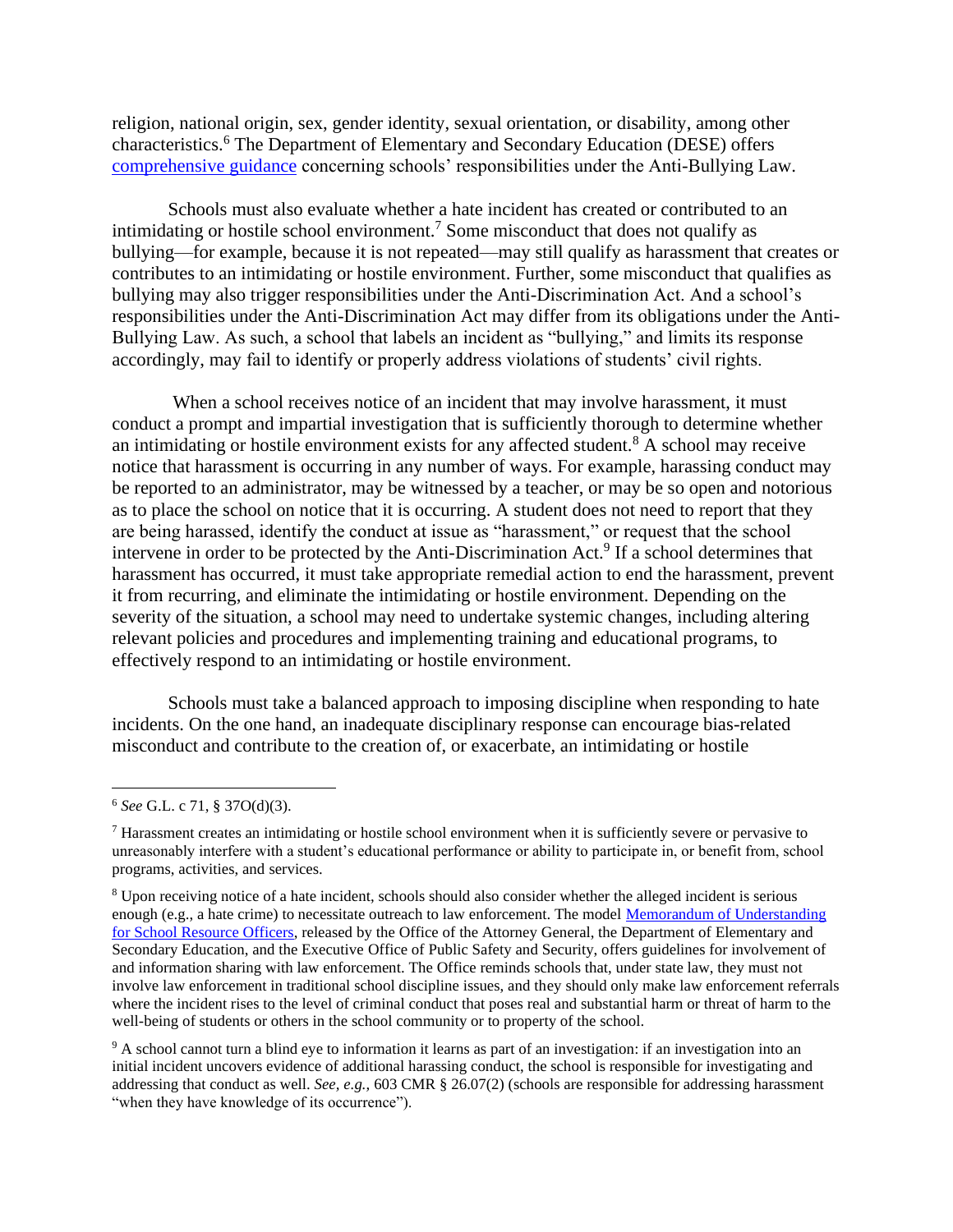environment. On the other hand, schools must ensure that any disciplinary action is both consistent with laws and regulations regarding school discipline and an effective response to the misconduct at issue. In particular, schools should carefully consider alternative measures before suspending or expelling students.<sup>10</sup> In addition to state legal requirements, "[r]esearch has shown that suspending students from school for non-violent offenses, and particularly suspending them repeatedly, has limited effectiveness in improving their behavior."<sup>11</sup> Evidence-based approaches, such as Positive Behavioral Interventions and Supports (or PBIS), may be more effective at deterring bias-related misconduct and remediating an intimidating or hostile environment.

Schools should be confident that they can effectively respond to harassment and biasrelated bullying without infringing on legal protections for student speech. Most incidents of bullying and harassment involve either conduct or types of speech—including threats and fighting words—not protected by the First Amendment or state law. Further, schools may discipline students for protected speech that causes, or is likely to cause, a substantial disruption or interferes with the rights of others, including the right to attend school free from bullying or harassment.<sup>12</sup> Additionally, schools may always respond to hateful speech with their own speech condemning bias and hate; by providing support for the victim and their community; and by conducting outreach, training, and educational programs.

#### Schools Must Take Affirmative Steps to Prevent Hate and Bias Incidents

Schools cannot wait until after a hate incident has occurred to take action. State law and DESE regulations require schools to take affirmative steps to create a positive school climate where all students feel safe, supported, and respected, and to implement rules, policies, and procedures to combat bullying and harassment. Schools that neglect these obligations risk creating an environment in which hate incidents are more likely to occur and are more difficult to address. To comply with state laws and regulations, schools must fulfill the following affirmative responsibilities:

- Review curriculum to ensure that it promotes tolerance and does not perpetuate discriminatory or demeaning stereotypes;<sup>13</sup>
- Provide students at all grade levels the "skills, knowledge, and strategies" necessary to prevent and respond to bullying and harassment;<sup>14</sup>

<sup>10</sup> *See* G.L. c. 71, § 37H¾; 603 CMR § 53.05.

<sup>&</sup>lt;sup>11</sup> Department of Elementary and Secondary Education, "Advisory on Student Discipline under Chapter 222 of the [Acts of 2012"](https://www.doe.mass.edu/lawsregs/advisory/discipline/StudentDiscipline.html#:~:text=Chapter%20222%20of%20the%20Acts%20of%202012%20(Chapter%20222)%2C,student%20discipline%20in%2020%20years.&text=Its%20primary%20objectives%20are%3A,student%20misconduct%20subject%20to%20G.L.) (Feb. 28, 2015).

<sup>12</sup> *See Tinker v. Des Moines Ind. Com. School Dist.*, 393 U.S. 503, 509-10 (1969); G.L. c. 71, § 82. Schools may generally sanction students for otherwise protected speech, including political speech, that "crosses the line…[into] bullying and harassment." *See Norris v. Cape Elizabeth High School*, 969 F.3d 12, 29 & n. 18 (1<sup>st</sup> Cir. 2020). While school officials are owed significant deference in determining when speech crosses this line, they must make certain that students are not sanctioned because the beliefs or positions they have expressed are unpopular, discomforting, or "merely offensive to the listener." *Id.*

<sup>13</sup> *See* 603 CMR §§ 26.05(1) and (2).

<sup>14</sup> *See* G.L. c. 71, § 37O(d)(3).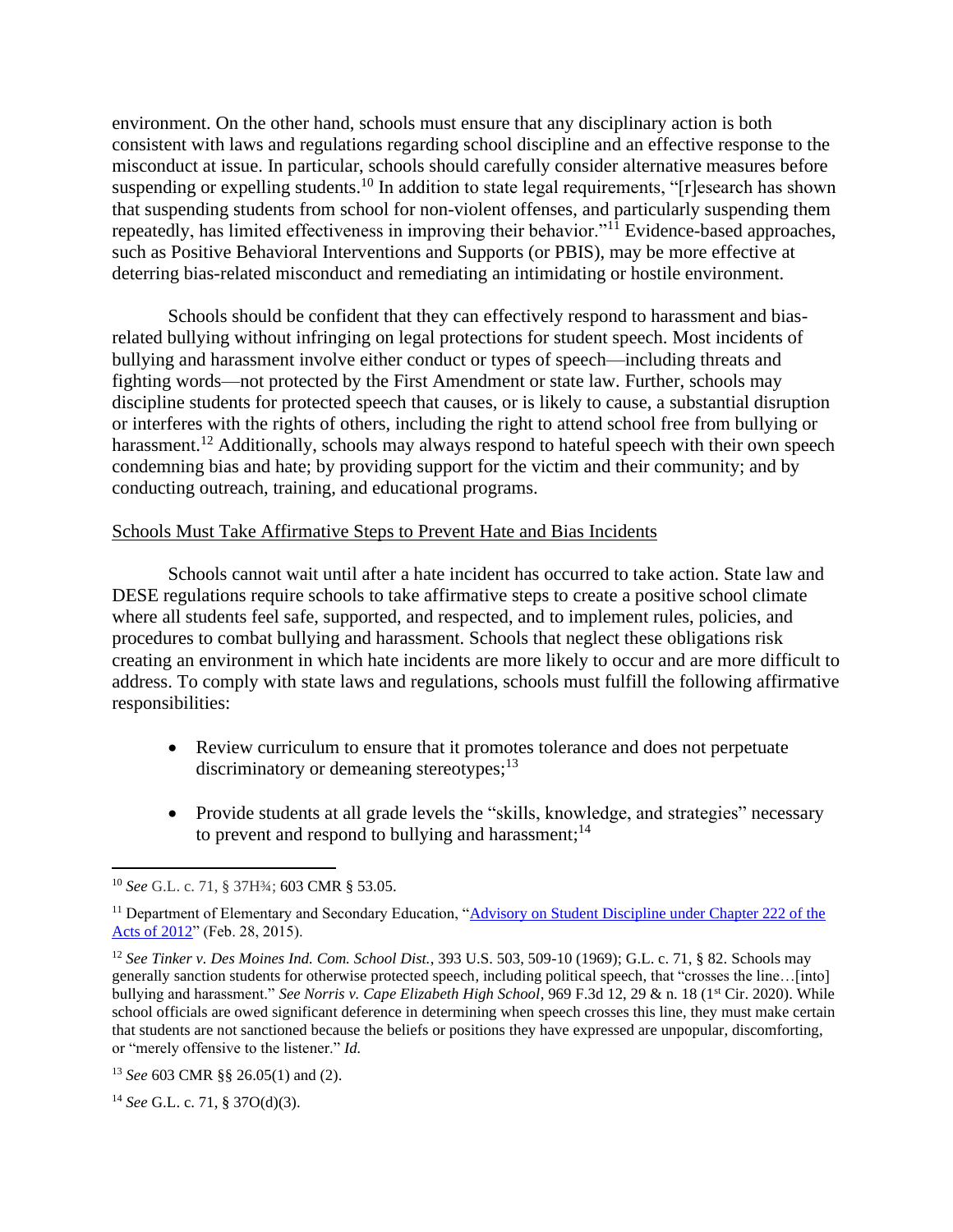- Develop and implement plans to support and protect students who are vulnerable to becoming victims of bullying or harassment because of their race, color, religion, national origin, sex, gender identity, sexual orientation, or disability, among other identifying characteristics;<sup>15</sup>
- Prohibit students from engaging in bullying or harassment and prescribe disciplinary measures that may be imposed for violations;<sup>16</sup>
- Implement comprehensive policies and procedures for reporting, investigating, and responding to bullying and harassment;<sup>17</sup> and
- Train administrators, teachers, and staff to successfully implement anti-bullying and anti-harassment policies and procedures, including by providing teachers with sufficient professional development opportunities to ensure that they can carry out the educational requirements above.<sup>18</sup>

#### Schools Should Adopt Best Practices to Help Them Implement Their Legal Obligations

Schools are encouraged to develop educational programs, prevention initiatives, and remediation measures that both incorporate best practices and meet the particular needs of their local community.

Based on the research and input of national and local experts, and consistent with schools' legal obligations, the Office recommends that all schools in the Commonwealth consider the following best practices, among others:

- *Engagement with the School Community.* Building a climate of inclusivity where every student, no matter their racial, ethnic, or other identity, feels safe and valued requires ongoing learning and work by the entire school community, including administrators, teachers, staff, students, and parents. Adults within the school community hold a special responsibility, given their positions of power and authority. If they fail to comprehensively address hate or bias incidents among students, or if they engage in hateful or biased conduct or speech themselves, they may be signaling that such behavior is acceptable.
- *Underlying Causes and Difficult Conversations.* In order to prevent, identify, and appropriately address hate, bias and prejudice, the school community should engage with related issues, such as the role of unconscious bias, the histories of marginalized groups, and the continuing impact of racism in our society. Schools

<sup>15</sup> *See* G.L. c. 71, § 37O(d)(3).

<sup>16</sup> *See* G.L. c. 71, § 37O; 603 CMR § 26.08(1).

<sup>17</sup> *See* G.L. c. 71, §§ 37O(d)(1)-(3); 603 CMR §§ 26.07(1)-(2), (4) and 26.08(1).

<sup>18</sup> *See* G.L. c. 71, §§ 37O(d)(4) and (e)(2); 603 CMR 26.07(3).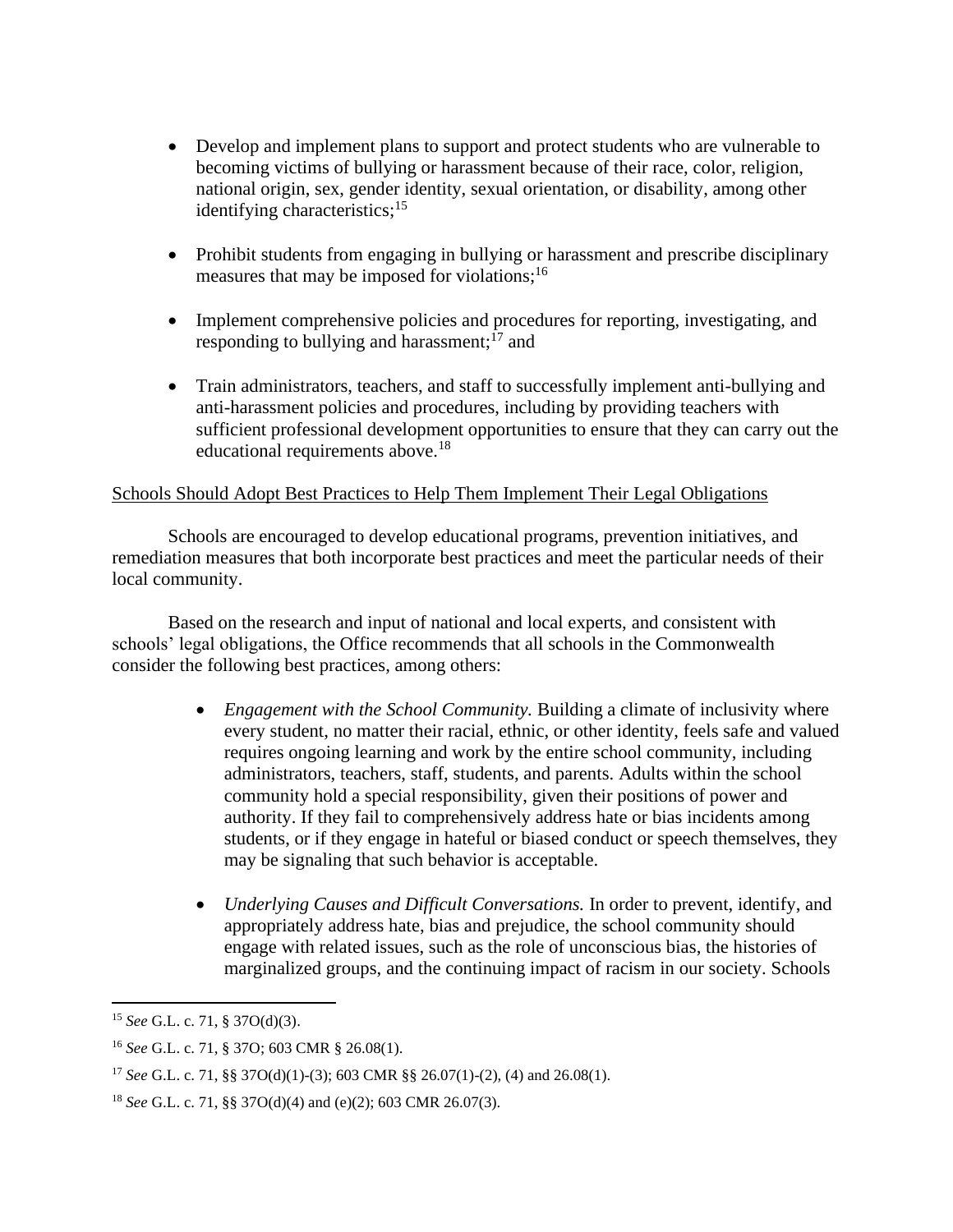should ensure that the school community receives the appropriate training and education to understand these issues and incorporate a shared understanding into the school culture. In addition, schools should train teachers and others in how to engage in and moderate difficult conversations. Districts should also consider offering [guidelines](https://www.mass.gov/doc/guidelines-for-the-use-of-offensive-terms-in-the-classroom/download) and skills support on the use of hurtful terms in classrooms studying relevant history and literature. This set of work can often benefit from conversation and engagement with those who have relevant cultural expertise.

- *Transparency.* Hate incidents can have a significant and disruptive impact on the school community and are frequently the subject of broad community interest. Schools should strongly consider issuing a prompt and clear communication to the school community when a hate incident occurs, particularly when dealing with incidents that are serious, public, or likely to be the subject of rumors and gossip. The communication should vigorously condemn hateful or biased conduct, explain the steps that the school is taking to address the incident, and reaffirm the shared values of the school community, such as respect for differences and a commitment to inclusivity, equity, and safety for all students. The communication may also direct readers to resources or provide contact information for students who want to talk or have information to share. Email communications from the [Framingham,](https://www.framingham.k12.ma.us/site/default.aspx?PageType=3&DomainID=4&ModuleInstanceID=2889&ViewID=6446EE88-D30C-497E-9316-3F8874B3E108&RenderLoc=0&FlexDataID=7181&PageID=1&fbclid=IwAR1IEMOW1Ff-Fd-NPni2_JFphAiRzefgFQ1Tbur_CE56-xoc4jaTMww-yxM) [Wellesley,](https://theswellesleyreport.com/2019/10/wellesley-schools-grapple-with-bathroom-swastika-athlete-called-racial-slur/) and [Marblehead](https://marblehead.wickedlocal.com/news/20200107/task-force-proposed-after-transgender-student-bullied) school districts provide examples. Any such communication must comply with applicable privacy laws and regulations, including the Federal Educational Rights and Privacy Act (or FERPA).
- *Student Leadership.* Schools should foster and support student leadership groups representing marginalized communities (e.g., Black Student Union, Asian American Students Association, Gay-Straight Alliance/Gender Sexuality Alliance). Not only do student leadership groups support students and their allies and help build resilience, they increase acceptance and understanding among the school community and contribute to a positive school climate.
- *Notification to Parents of LGBTQ Students.* Schools should consider the unique concerns around notifying parents of LGBTQ students about bullying and harassment related to sexual orientation or gender identity/expression. For example, parents may not be aware of their child's sexual orientation or gender identity/expression. For additional information and guidance, consult DESE's *[Guidance on Notifying Parents When A Student Has Been Bullied](http://www.doe.mass.edu/sfs/bullying/PNguidance.html) Based on [Sexual Orientation or Gender Identity/Expression](http://www.doe.mass.edu/sfs/bullying/PNguidance.html)*.

\*\*\*\*\*

The Office of the Attorney General is committed to securing the civil rights of all students in the Commonwealth. If you have questions about this Guidance or other civil rights concerns, you may contact the Office [online](https://www.mass.gov/how-to/file-a-civil-rights-complaint) or at 617-963-2917.